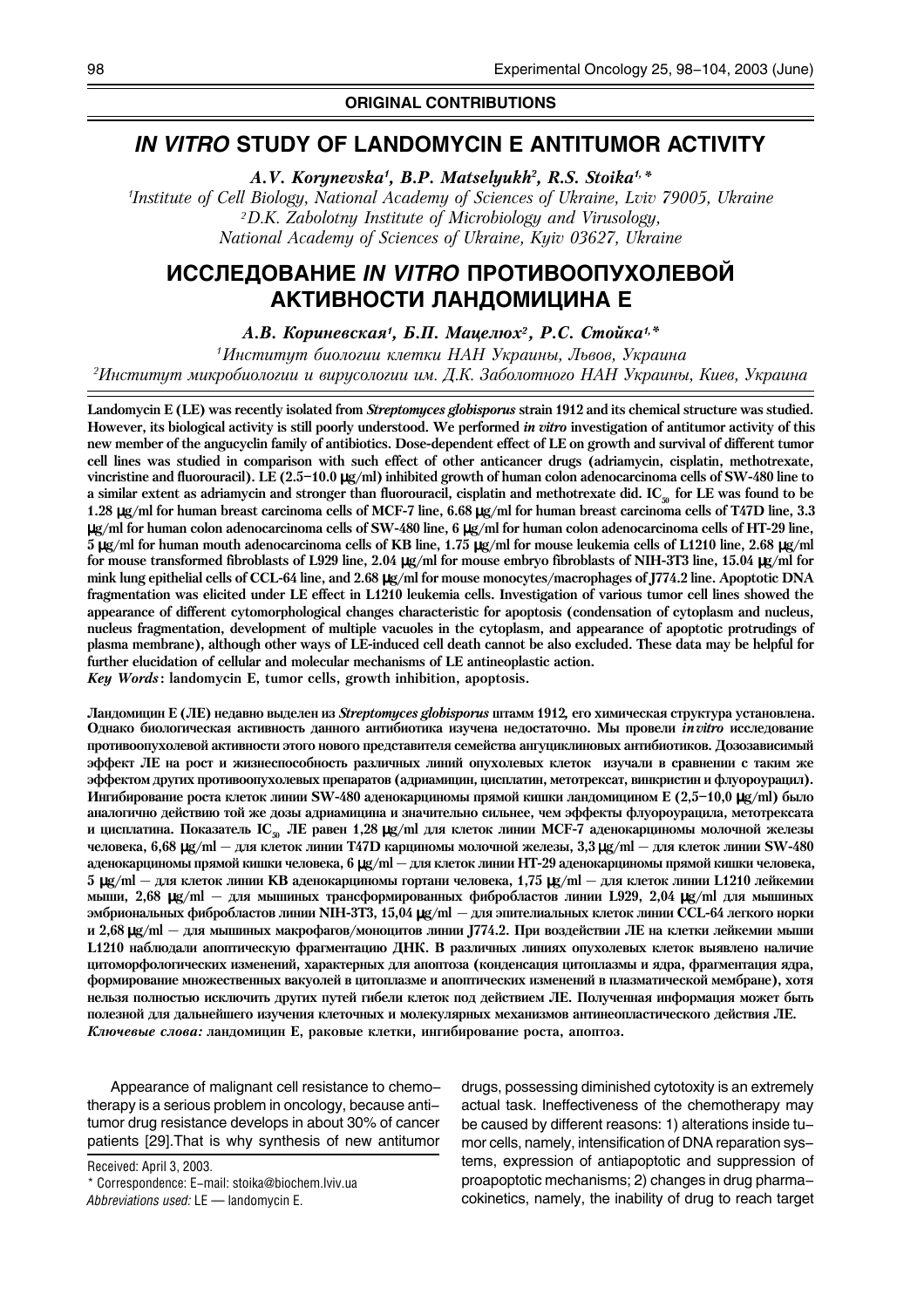cells in adequate amounts and active form; 3) intensive drug excretion by specific transporting systems such as multidrug resistance system, and chemical modification of drug by cellular antioxidation systems.

Most chemotherapeutic drugs induce apoptosis in target cells [7, 15]. A series of antibiotics produced by different *Streptomyces* strains are active not only as antibacterial and antifungi agents, but also as antitumor drugs [3, 5, 23, 27]. The antibiotics of anthracycline and bleomycine group were shown to be the most effective drugs for tumor treatment [12, 13, 23].

Angucycline antibiotics belong to a large family of natural compounds produced by the actinomycetes. The landomycins belong to a subgroup of the angucycline family, whose molecule consists of an angular tetracyclic quinone, conjugated to a linear oligosaccharide. The cytostatic properties of various members of the landomycin family were found to depend on the length of their oligosaccharide chain [18, 24]. Landomycin A, the principal metabolite of *Streptomyces cyanogenus*, is a member possessing the longest glycan consisting of 6 saccharide residues [16, 26]. Flow cytometric study showed that landomycin A inhibited cell cycle progression from G1/S phase to S phase [10]. A potent antitumor activity of this antibiotic depends on its glycan moiety [23, 24].

Landomycin E (LE) is a novel representative of angucycline antibiotics. It is synthesized by *Streptomyces globisporus* strain 1912, growing in a soy-bean culture medium [2, 5, 19, 20]. It contains 3 saccharide residues (α-L-rhodinose-(1→3)-β-D-olivose-(1→4)-β-D-olivose) conjugated to an angular tetracyclic quinone. Antitumor action of LE was demonstrated against Guerin carcinoma in rats [6]. However, the mechanisms of its antineoplastic effect are still poorly known.

Here we studied the antineoplastic effect of LE using various mammalian tumor cell lines and compared the antitumor activity of LE with that of other antineoplastic drugs. LE was shown to be highly active for all studied tumor cell lines of both epithelial and mesenchymal origin. While pseudonormal and transformed fibroblasts were similarly sensitive to LE action, pseudonormal cells of epithelial origin (mink lung cells) were shown to be more resistant than tumor epithelial cells (human breast carcinoma cells of MCF-7 and T47D line, human colon adenocarcinoma cells of HT-29 and SW-480 lines and human mouth carcinoma cells of KB line). Cytomorphological and biochemical (DNA fragmentation) study of LE effect on tumor cell lines was also carried out. The obtained data demonstrated proapoptotic action of LE which suggests its potential role as a new antineoplastic drug.

#### **MATERIALS AND METHODS**

LE was prepared in the laboratory of Dr. B. Matselyukh at D.K. Zabolotny Institute of Microbiology and Virology, National Academy of Sciences of Ukraine, Kyiv). Other antitumor drugs used in this study were adriamycine ("Farmitalia Carloerba"), methotrexate ("Ebeve"), cisplatin ("Bristol"), vincristine ("Richter"), and fluorouracil ("Darnitsa").

Cells were obtained from cell culture collections at Ludwig Institute for Cancer Research, Uppsala, Sweden (MCF-7, T47D, HT-29, SW-480, NIH-3T3, CCL-64), at William Harvey Institute, London, United Kingdom (J774.2) and at R.E. Kavetsky Institute of Experimental Pathology, Oncology and Radiobiology, National Academy of Sciences of Ukraine, Kyiv, Ukraine (KB, L1210, L929, HT-1080). Cells were cultured in Dulbecco's modified Eagle's medium (DMEM) supplemented with 10% fetal calf serum (Sigma, USA), 50 µg/ml streptomycin (Sigma, USA), 50 units/ml penicillin (Sigma, USA) in  $5\%$  CO<sub>2</sub>-containing humidified atmosphere at 37 °C.

For experiments cells were seeded into 24-well tissue culture plates (Becton-Dickinson, USA). The cytotoxic effect of antitumor drugs was studied under the inverted microscope (Biolam-P1, LOMO, Russia) after cell staining with trypan blue dye (0.1%) [14].

For the supravital staining of the cells, acridine orange (1.5 µg/ml, 30 min) was used [1, 11]. Romanowsky — Giemsa cell staining was performed as decribed in [4].

DNA fragmentation was studied using agarose gel electrophoresis [17]. Briefly,  $5 \cdot 10^6$  cells were pelleted and resuspended in 50 µl of 20 mM EDTA/50 mM Tris-HCl, pH 7.5, centrifuged for 5 min at 1,600 g and pellets were resuspended in lysis buffer. SDS (final concentration 1%) (Serva, Germany,) and RNase A (final concentration 1 mg/ml (Sigma, USA) were added to each sample which were then incubated for 1 h at 37 °C. After that, proteinase K (final concentration 1 mg/ml, Boehringer Mannheim, Germany) was added to each sample which was then incubated for 1 h at 37 °C. Then 10 M ammonia acetate (50% of the sample volume) was added to each sample and DNA was precipitated with 2 volumes of ice-cold iso-propanol at –20 °C overnight. Samples were centrifuged for 30 min at 10 000 g, pellets were air dried, dissolved in TE buffer (10  $\mu$ I/10 $\textdegree$  cells) and loaded into the dry wells of 1% (w.v) agarose gel. Electrophoresis was carried out in 1 mM EDTA/40 mM Tris-acetate buffer, pH 8.0 until the marker dye migrated 6–7 cm. Electrophoregrams were stained with ethydium bromide and screened in transilluminator under UV light and photographed.

Experiments were performed in triplicate and repeated 3 times. Significance of the difference in a typical experiment was assessed by Student's *t*-test. The level of significance was set at 0.05.

#### **RESULTS**

In order to estimate the effect of various anticancer drugs on growth and viability of different tumor cells the ratio  $N_{\text{alive}}/N_{\text{total}}$  was calculated. This indicator shows the number of alive (trypan blue negative) cells divided by the total number of cells counted at the end of their treatment with different concentrations of the studied drugs.

Dose-dependent effects of LE on  $N_{\text{alive}}/N_{\text{total}}$  ratio in human breast carcinoma cell lines (MCF-7 and T47D), and in human colon carcinoma cell lines (HT-29 and SW-480) are presented in Fig. 1. The  $IC_{50}$  which indicates drug concentration causing 50% decrease in  $N_{\text{alive}}$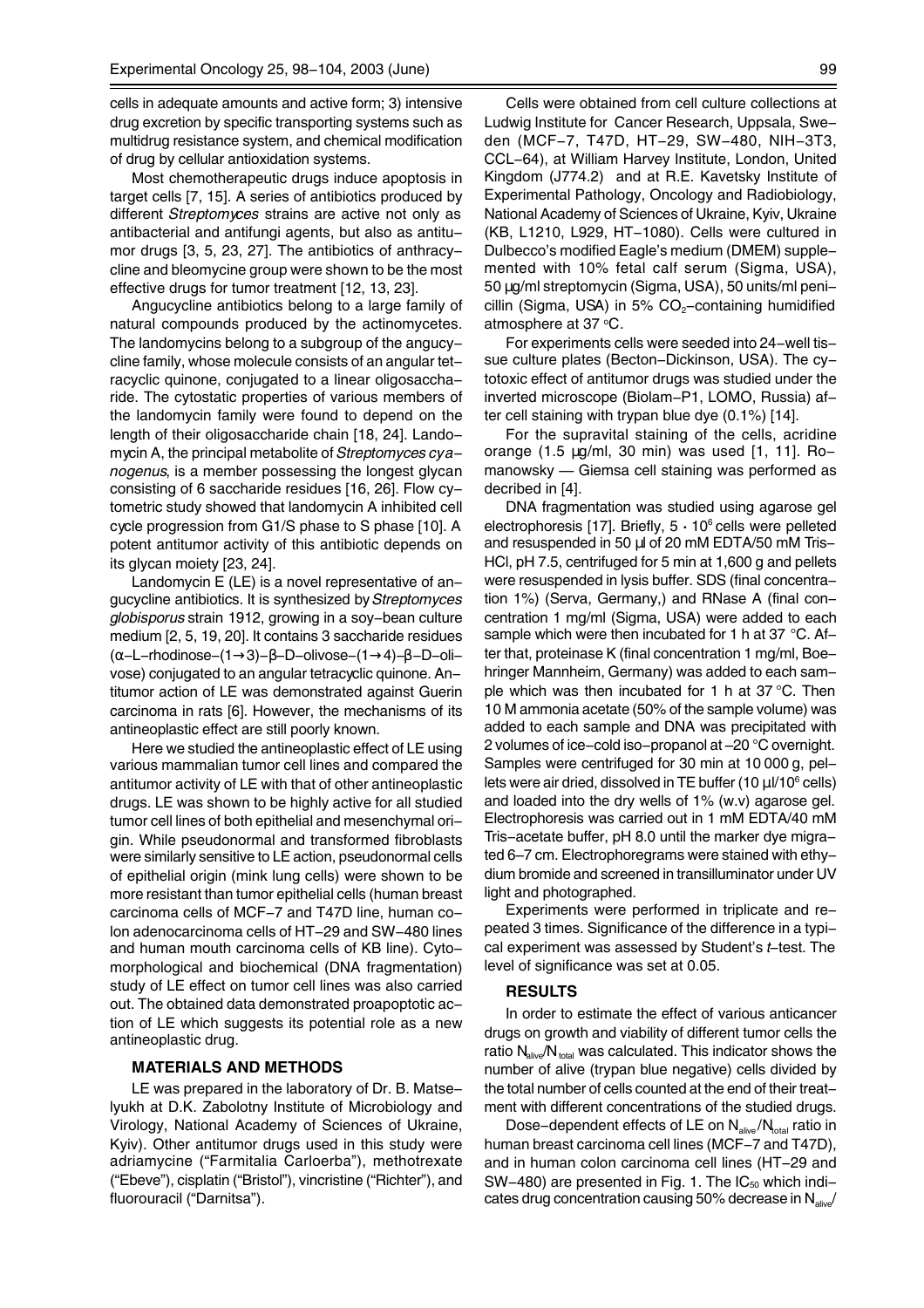$N<sub>total</sub>$  ratio was also calculated and presented in the figures. T47D cells were found to be 5 times more resistant to LE action comparing to MCF-7 cells (both lines were isolated from human breast carcinoma), while the difference between  $IC_{50}$  for human colon carcinoma cells of HT-29 and SW-480 lines was less distinct (6.0 and 3.3 µg/ml, correspondingly).

In Fig. 2 the results of testing LE action on epithelial cells of two other lines are presented. One can see that normal mink lung epithelial cells of CCL-64 line are 3 times more resistant to LE effect comparing to human mouth carcinoma cells of KB line sensitive to cisplatin action. However, when two different lines of mouse fibroblastic cells (transformed L929 line and normal embryonic NIH-3T3 line) were compared (Fig. 3), there was no big difference in their  $IC_{50}$  at LE action (2.68 and 2.04 µg/ml correspondingly).

The results of dose-dependent LE action on growth and viability of two more lines of cells of mesenchymal origin (mouse leukemia cells of L1210 line and mouse monocyte/macrophage J774.2 line) are presented in Fig. 4. Their  $IC_{50}$  under LE effect was 1.75 and 2.86  $\mu$ g/ml correspondigly. Thus, high sensivity of leukemia cells (L1210 line) to LE action was noted here. Data on LE  $IC_{50}$  brought together from Fig.  $1-4$  and calculated in both  $\mu q/ml$  and molar concentrations are presented in the Table.

In the next series of experiments the effects of various anticancer drugs (including the LE) were compared using human colon carcinoma cells of SW-480 line as a test-system (Fig. 5). We did not find significant difference between the used drugs (adriamycine, fluorouracyl, LE, cisplatin, methotrexate and vincristin) when they were used in low doses (up to 1.0 µg/ml). However, when the concentration of drugs was increased to 2.5–



**Fig. 1.** Dose dependence of landomycin E effect on growth and survival (N<sub>alive</sub>/N<sub>total</sub>) of human breast adenocarcinoma cells of MCF-7 (a) and T47D (b) lines, and of human colorectal adenocarcinoma cells of HT29 (c) and



**Fig. 2.** Dose dependence of landomycin E effect on growth and survival (N<sub>alive</sub>/N<sub>total</sub>) of mouth carcinoma cells of KB line (*a*) and mink lung epithelial cells CCL-64 line (*b*) (24 h treatment)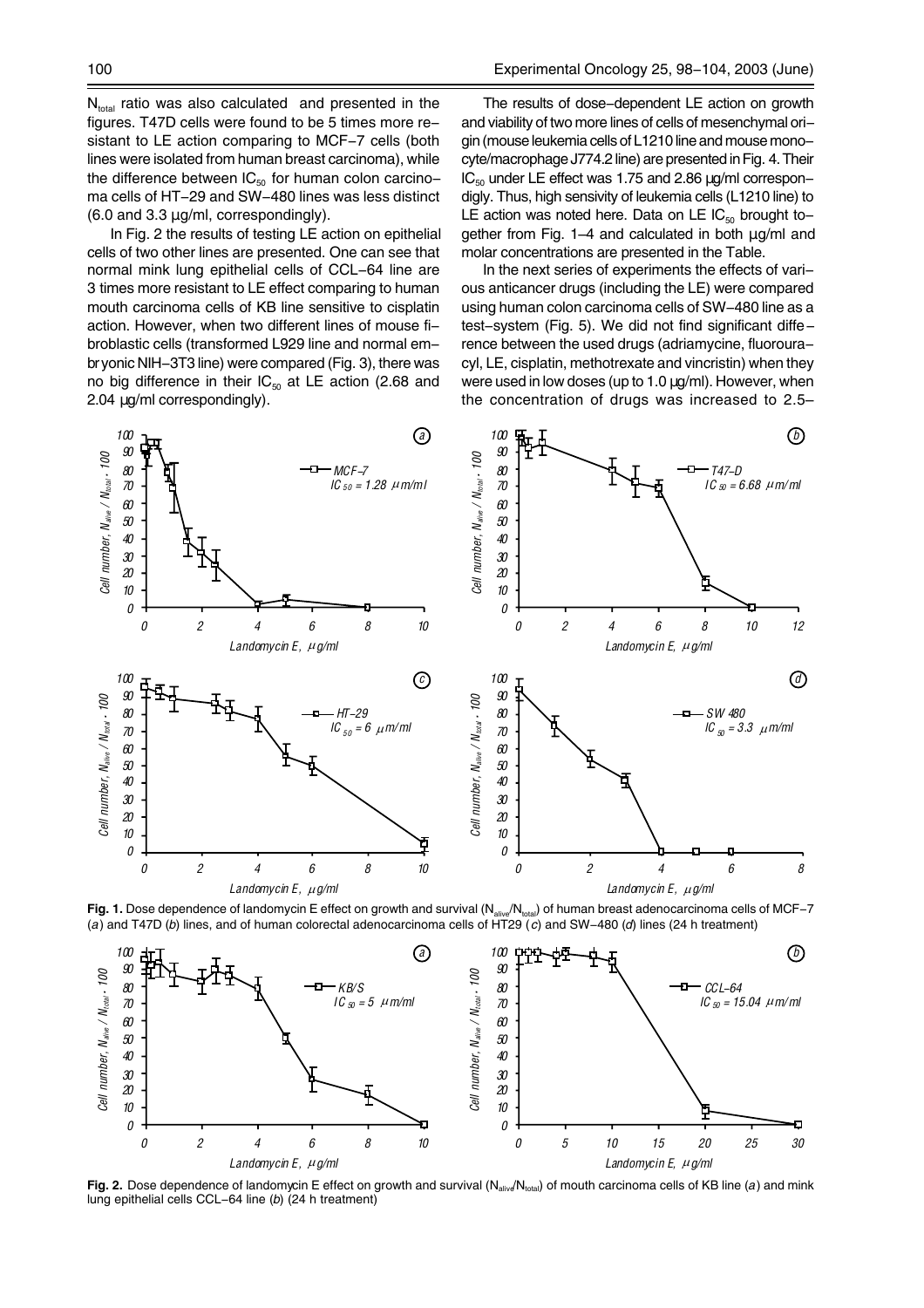

**Fig. 3.** Dose dependence of landomycin E effect on growth and survival (N<sub>alive</sub>/N<sub>total</sub>) of murine fibrosarcoma cells of L929 line (*a*) and of murine fibroblast–like cells of NIH–3T3 line (*b*) (24 h treatment)



**Fig. 4.** Dose dependence of landomycin E effect on growth and survival (N<sub>alive</sub>/N<sub>total</sub>) of murine leukemia cells of L1210 line (*a*) and of murine macrophage/monocytes of J774.2 line (*b*) (24 h treatment)

**Table.** Characteristics of cytostatic and cytotoxic effects (cell number ratio  $\mathsf{N}_{\mathsf{alive}}\mathsf{/N}_{\mathsf{total}}$  was measured) of LE on different lines of human and animal cells (IC $_{50}-$  inhibitory concentration of LE for its 50% effect; cell lines are noted in the "Results")

| Cell line         | LE concent rations     |                               |
|-------------------|------------------------|-------------------------------|
|                   | $IC_{50}$ , $\mu$ g/ml | $IC_{50}$ , $M \cdot 10^{-6}$ |
| MCF-7             | 1.28                   | 1.7                           |
| T47D              | 6.68                   | 9.3                           |
| SW-480            | 3.30                   | 4.6                           |
| HT-29             | 6.00                   | 8.4                           |
| CCL-64            | 15.04                  | 21.1                          |
| KB-S              | 5.00                   | 7.0                           |
| L929              | 2.68                   | 3.7                           |
| NIH 3T3           | 2.04                   | 2.8                           |
| L <sub>1210</sub> | 1.75                   | 2.4                           |
| J774.2            | 2.68                   | 4.0                           |



**Fig. 5.** Dose dependence of the effect of different anti-cancer drugs on human colorectal adenocarcinoma cells of SW-480 line (24 h treatment)

10.0 µg/ml, adriamycine and LE were shown to be the most effective tumor cell inhibitors. Molar concentrations for  $IC_{50}$  of anti-tumor agents were such: adriablastina — 1.7 **·** 10–6 M < vincristin — 2.6 **·** 10–6 M < cisplatin — 3.3 **·** 10–6 M < landomycin E — 4.2 **·** 10–6 M < methotrexate — 5.1 **·** 10–6 M < fluorouracil — 2.5 **·** 10–5 M.

During the cytomorphological study of LE effect on different tumor cell lines the most prominent changes observed were the appearance of vacuoles in the cytoplasm of LE-treated cells. One can see in Fig. 6 that LE in 2  $\mu$ g/ml dose induced the appearance of big vacuoles in human lung carcinoma cells of A549 line, while numerous small vacuoles were observed under the effect of LE used in higher dose (4 µg/ml). In general, such effect of LE was confirmed when human mouth carcinoma cells of KB line were used (Fig. 7). The cytoplasmic vacuoles could be also seen after the supravital cell staining with acridine orange (Fig. 8).

When mouse transformed fibroblasts of L929 line were cultured in the presence of 4  $\mu$ g/ml LE, the most prominent changes observed were the appearing membrane protrudings which probably gave beginning to the apoptotic bodies (Fig. 9).

Specific internucleosomal DNA fragmentation is considered to be one of the most cheracteristic biochemical indicator of apoptosis [7]. LE ( 2.5 µg/ml) was shown to induce intensive DNA fragmentation in murine leukemia cells of L1210 line (Fig. 10). It should be noted that these cells were also among the most sensitive to LE action, if  $IC_{50}$  indicator was taken into account.

Thus, LE posesses distinct inhibiting effect on cell growth and survival. At least partly, that effect is rea-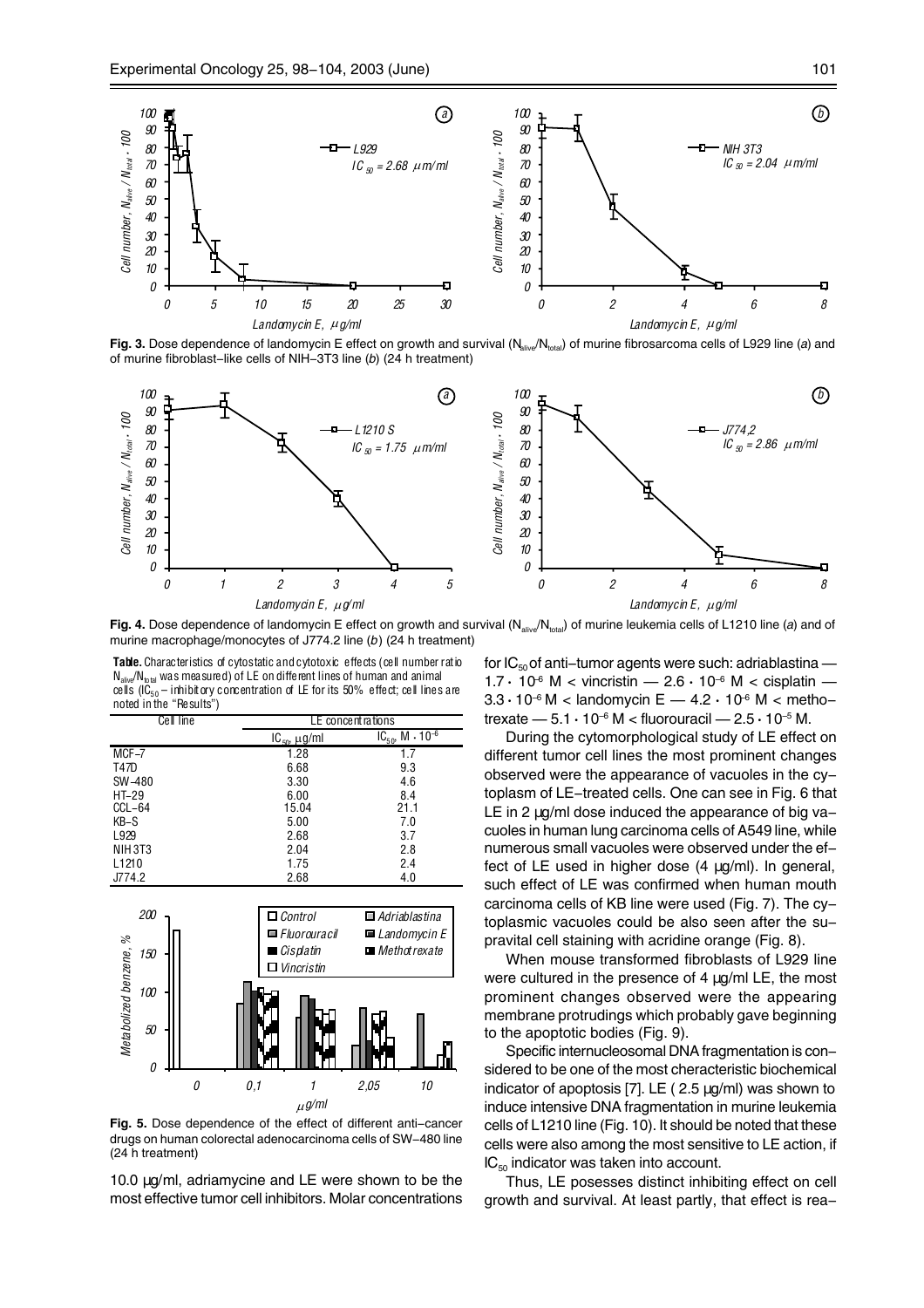



**Fig. 6**. Cytomorphological changes in human lung adenocarcinoma cells of A549 line (Romanowsky — Giemsa staining) under landomycin E effect (24 h treatment).  $a$  — untreated;  $b$  — 2  $\mu$ g/ml;  $c$  — 4  $\mu$ g/ml;  $\rightarrow$  — vacuoles

lized through typical apoptotic changes, such as the formation of cell membrane protrudings and cytoplasmic vacuoles, and the internucleosomal DNA fragmentation. These changes also lead to retardation of cellular growth and an increase in number of trypan bluepositive cells. Thus, an antineoplastic potential of LE is probable.

#### **DISCUSSION**

LE effect on tumor growth has been recently demonstarted in the *in vivo* experiments targeting Guerin carcinoma tumors in rats [6]. However, complex *in vitro* experiments are also needed to answer questions about cellular and molecular mechanisms of LE action. Here we used different approaches and lines of tumor cells to answer some of that questions.

*a b*

**Fig. 7.** Cytomorphological changes in human epidermal mouth carcinoma cells of KB line (Romanowsky — Giemsa staining) under landomycin E effect (24 h treatment). *a* — untreated; *b* — 4 µg/ml; → — vacuoles



**Fig. 8.** Cytomorphological changes in human fibrosarcoma cells of HT-1080 line under landomycin E effect (48 h treatment, supravital staining with acridine-orange (1.5 µg/ml, 30 min)).  $a$  — untreated;  $b$  — 4  $\mu$ g/ml;  $\rightarrow$  — vacuoles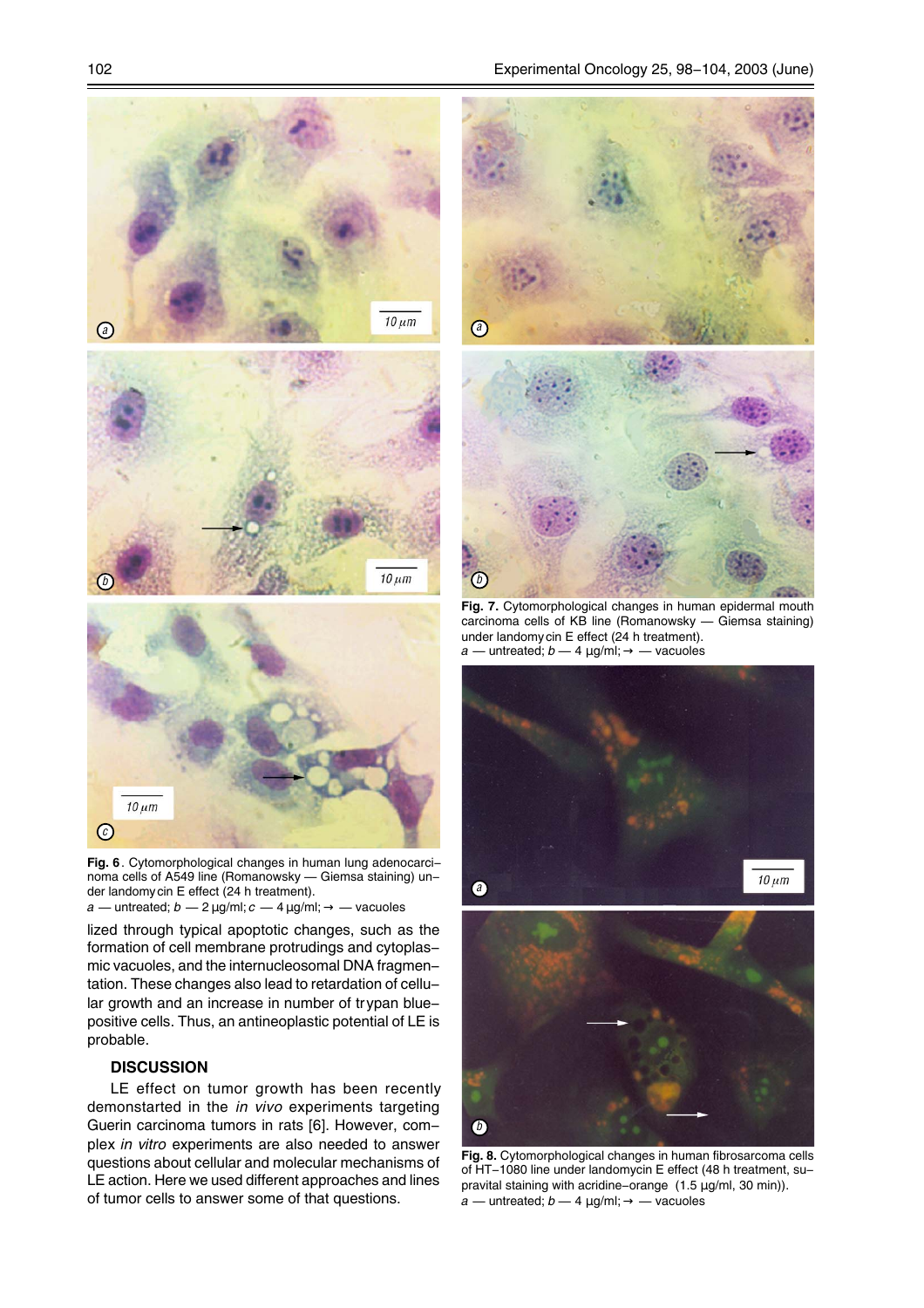

**Fig. 9**. Cytomorphological changes in mouse fibrosarcoma cells of L929 line (Romanowsky — Giemsa staining) under landomycin E effect (24 h treatment).

 $a$  — untreated;  $b$  — 4 mg/ml;  $\rightarrow$  — membrane protrudings



Fig. 10. Electrophoretic study of DNA fragmentation in murine leukemia cells of L1210 line treated with landomycin E (24 h treatment). Line *1* — untreated; line *2* — landomycin E (2.5 µg/ml)

We found that LE inhibited growth of various tumor cell lines in a dose-dependent manner. However, the character of LE effect and  $IC_{50}$  were shown to be cell line-specific. For example, the  $IC_{50}$  at LE action on human breast adenocarcinoma cells of MCF-7 and T47D lines differed considerably (1.28 and 6.68 µg/ml correspondingly). T47D cells were also shown to be more resistant than MCF-7 cells to growth inhibiting effect of the transforming growth factor β1 (TGF-β1) [21]. The explanation for such resistance could be that T47D cells lack normal expression of type II TGFβ1 receptors [21]. Earlier we suggested that TGF-β1 could mediate the action of some antitumor drugs and cytotoxic plant lectins, because these substances induced TGF-β1 production in different cancer cells [25, 28]. Human colon carcinoma cells of SW-480 line also have alterations in TGF-β signalling pathway (stop-codone mutation in the gene of Smad 4 signalling protein) comparing to another line (HT-29) of carcinoma cells of the same tissue and species origin [9, 22]. However, the results of our study showed that the resistance of HT-29 cells to LE action (based on the  $IC_{50}$  measurement) was higher than in SW-480 cells. Thus, the correlation between the increased resistance of tumor cells to the inhibiting actions of TGF-β and of LE is not a uniform property and that problem needs further studies.

Both transformed mouse fibroblasts of L929 line and normal mouse embryonic fibroblasts of NIH-3T3 line possessed similar sensitivity to LE action ( $IC_{50}$  equal 2.68 and  $2.04 \mu$ g/ml correspondingly). However, the pseudonormal cells of epithelial origin (mink lung epithelial cells of CCL-64 line) were more resistant to LE than all used cancer cell lines of the epithelial origin. It should be stressed that most mammalian tumors developed from the tissues of the epithelial origin [see 8]. Thus, our data suggest that LE is more effectively inhibiting cancer cells of the epithelial origin than normal cells of the same tissue origin, while it acts similarly on both tumor and normal cells of the mesenchymal origin.

The highest toxicity of LE was revealed when murine leukemia cells of L1210 line was used ( $IC_{50}$  equal 1.75 µg/ml). These data correlate with the results of study performed at the National Cancer Institute (NIH, USA) which showed that leukemic cells were the most sensitive to LE action [data are not presented]. We also found that the cytotoxic effect of LE on L1210 leukemic cells is accompanied by the intensive apoptotic DNA laddering in these target cells.

Cytomorphological investigation of various tumor cell lines showed that LE induced the appearance of different apoptotic phenomena (condensation of cytoplasm and nucleus, nucleus fragmentation, development of multiple vacuoles in the cytoplasm, and of the apoptotic protrudings of plasma membrane). These data suggest that LE induces apoptosis in different tumor cell lines and not only in L1210 leukemia cell line.

LE inhibited tumor cell growth in a dose-dependent manner and it was even more active than some other used anticancer drugs. Changes in target cell morphology elicited by Romanowsky — Giemsa staining, acridine orange supravital staining, and the intranucleosomal DNA fragmentation detected by electrophoresis suggest that LE-treated cells al least partly died by apoptosis.

In conclusion, LE was confirmed to be a perspective antitumor drug possessing growth inhibiting and pro-apoptotic activities towards various tumor cell lines. Although its highest cytotoxic and cytostatic activities were revealed